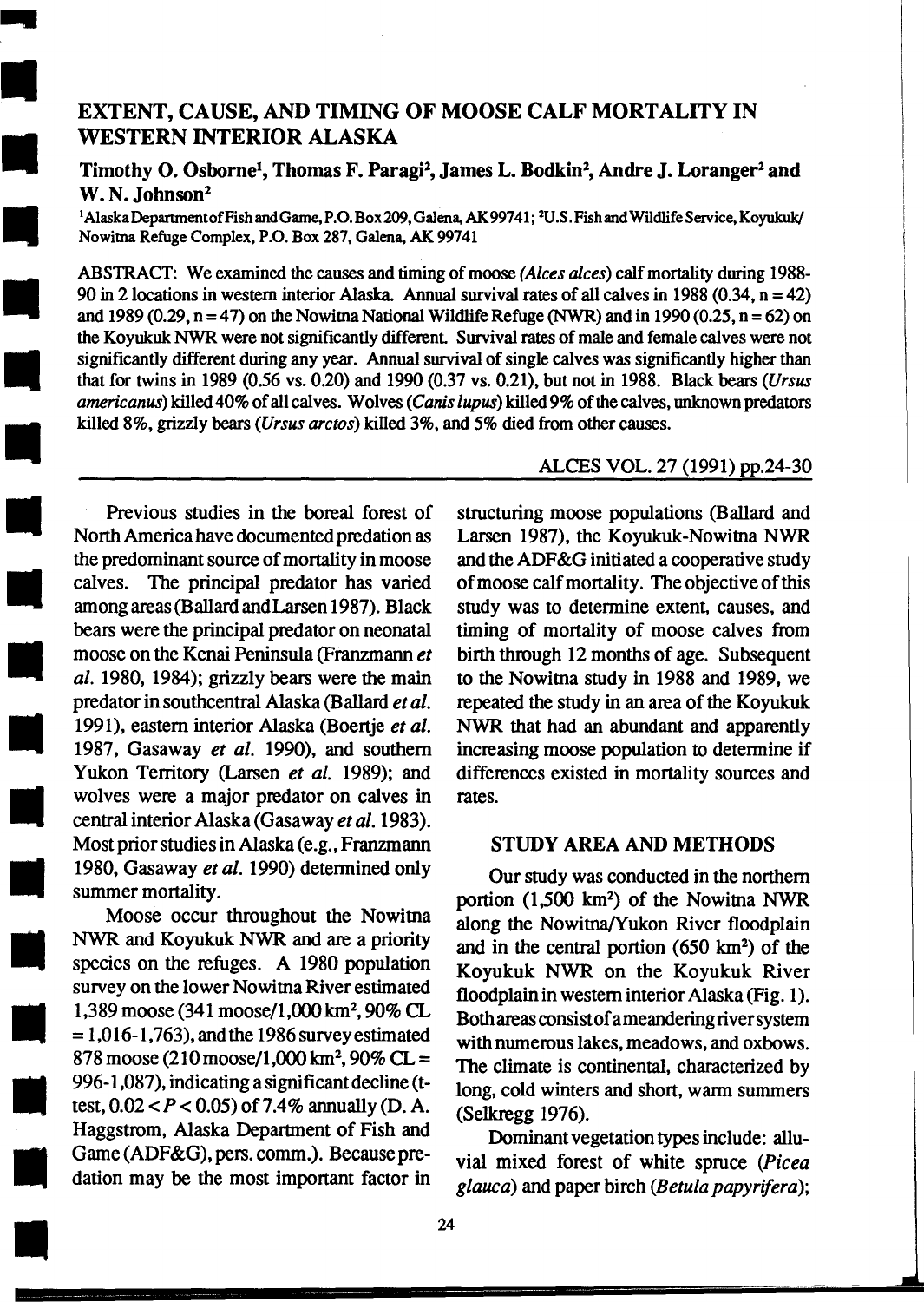#### MOOSE CALF MORTALITY IN ALASKA - OSBORNE ET AL. ALCES VOL. 27 (1991)

I

I

I

**I** 

**I** 

I

I

I

•

•

•

•

•



Fig. 1. The study area in western Alaska showing capture sites of neonatal moose calves.

alluvial deciduous forest of balsam poplar *(Populus balsamifera);* alluvial broadleaf shrub of feltleaf willow *(Salix alaxensis);*  lowland open needleleaf forest of black spruce *(P. mariana);* dwarf shrub-graminoid tussock peatland complex with sparse black spruce, larch *(Larix laricina),* resin birch *(B. glandulosa),* Eriophorum sp., and Sphagnum sp.; and old river meander channels that have silted in and vegetated with blue-joint grass *(Calamagrostis canadensis),* diamondleaf willow (S. *planifolia pulchra),* and Bebb willow (S. *bebbiana).* 

To determine the onset of calving we flew daily over known calving areas in a Cessna 185 starting on 15 May. Neonatal moose calves were captured, sexed, and collared following methods described by Ballard *et al.*  (1981 ), Franzmann *et* al. ( 1984), Boertje *et* al. (1987), and Larsen *et al.* (1989). We attempted to capture every calf that was located and did not select for or against single or twin calves. Expandable collars fitted with a MOD300 radio transmitter with mortalitymode (felonies, Inc., Mesa, Ariz.) similar in design to those used elsewhere in interior Alaska (Boertje *et al.* 1987) were used. In 1988 the transmitters started to wear through the bandage material after *5* months, and 6 dropped off prematurely. All remaining radio-collared calves were immobilized with M-99 and fitted with new collars. The new collar design included a canvas transmitter pocket and Peg® brand self-adhering elastic bandage material which allowed us to eliminate the zig-zag stitching along the edges of the collar (Boertje *et al.* 1987). The self-adhering nature allowed us to increase the maximum circumference of the collar by installing accordion-pleats which released as calves grew.

Radio-collared calves were usually located daily with fixed-wing aircraft for the first 6 weeks of life. Calves were usually monitored on alternate days between the end of June and the end of July, then twice per week during August and September. From October until May calves were monitored 1-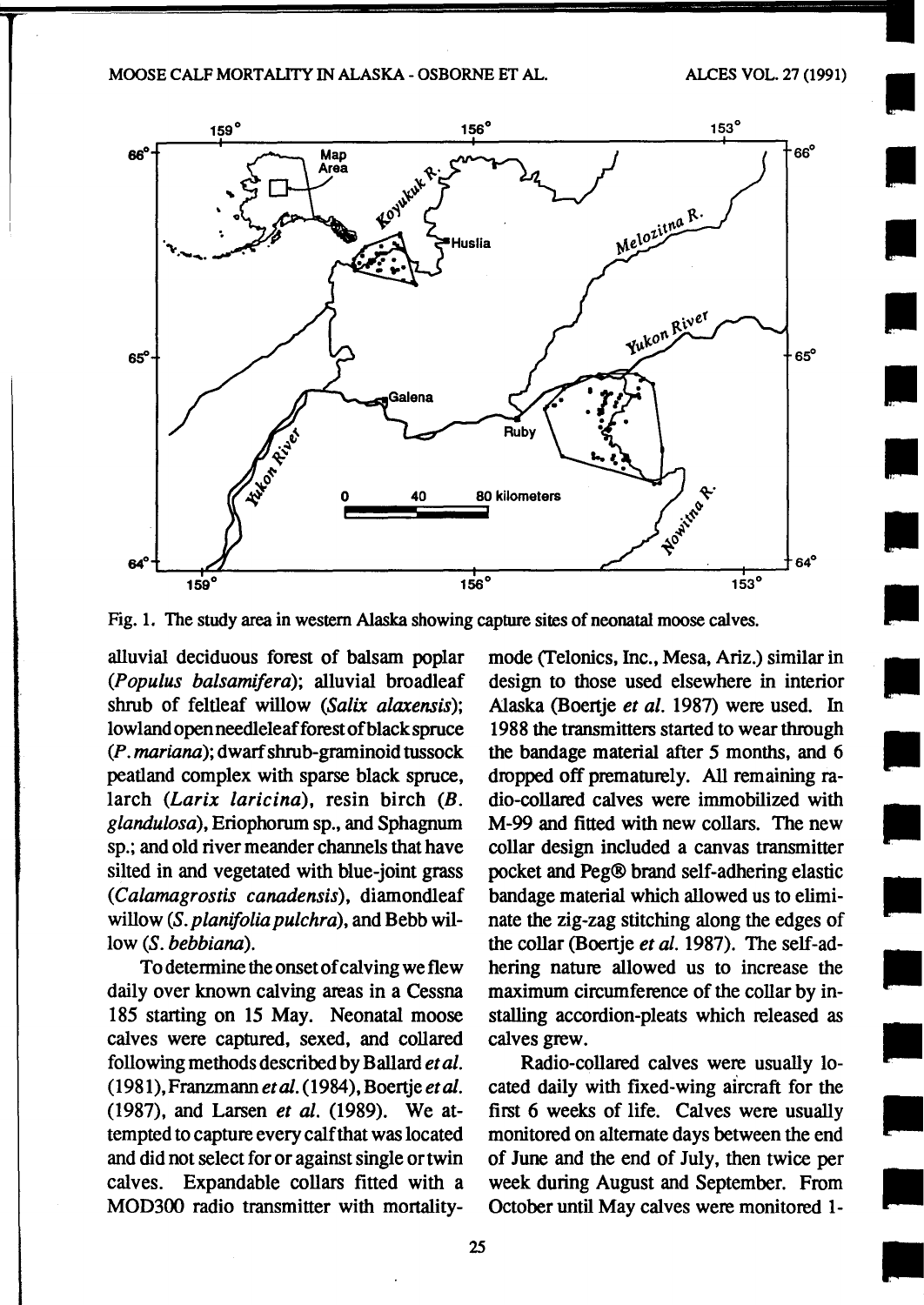#### ALCES VOL. 27 (1991)

•

2 times a month, typically by listening for mortality pulses while flying at 1,000-2,000 m. The transmitters had a mortality sensor with a 2-hour delay. Whenever possible all mortalities during the first 6 weeks were investigated within 24 hours of death using standard techniques (Ballard et al. 1979). Date of death was estimated as the midpoint between last date confirmed alive and date of confirmed death. All mortality sites were investigated on the ground.

•<br>•<br>• • The proportion of calves surviving over time for all years defined 3 survival intervals (21 May-1 Jun, 2 Jun-10 Jul, and 11 Jul-20 May). Daily survival rates within intervals wereestimatedusingMICROMORT(Heisey and Fuller 1985), with daily survival rate assumed to be constant within intervals. Annual survival rates for all calves, males vs. females, and single vs. twin calves were also estimated using MICROMORT (Heisey and Fuller 1985). Calves with unknown fate, such as failed radio transmitters, were considered alive until the last day of radio contact and then dropped from the calculations.

• –<br>•<br>• • MICROMORT calculates daily survival as the number of radio-days that animals survived in an interval divided by the total number of radio-days that animals were monitored (Heisey and Fuller 1985:669). Thus, the survival rate is a proportion of days alive. We compared daily survival rates among intervals each year with a multiple comparison procedure recommended by Zar (1984:400-402). Also, annual survival rates were compared among years using this method. Differences among annual survival rates were tested for males vs. females and single vs. twin calves each year using a 2 tailed Z-test for proportions (Zar 1984:395- 396). For all tests, groups being compared were assumed to be independent.

• Numbers of moose and sex-age composition were estimated using stratified random sampling (Gasaway *et al.* 1986) in a 4,026 km<sup>2</sup> area on the Nowitna NWR in 1980, 1986,

and 1990 and a 8,555-km2 area on the Koyukuk NWR in 1987. On the Koyukuk NWR, annual trend surveys for age-sex composition and density following Gasaway *et al.* ( 1986) were conducted from 1981 to 1989 within a 219 km2 area that was within the calf survival study site. Although no confidence estimates or sightability correction factors are available for these trend surveys, the same techniques and personnel were used each year.

#### RESULTS

One hundred sixty calves were captured during 21-30 May for all 3 years, with 92% captured 21-24 May. Thus, the algorithms used to calculate survival rates in MICROMORT should be suitable for our data because each year all calves were radiomarked essentially at the same time (Heisey and Fuller 1985, Pollack et al. 1989). All calves captured were less than 3 days old based on aging criteria in Ballard *et* al. (1979).

In 1988 we captured 46 calves on the Nowitna NWR. The sample included 17 single calves, 13 sets of twins, and 3 calves with unmarked siblings. During the capture period the twinning rate of all cows observed  $(n = 42)$ , including cows with calves not captured, was 48%.

In 1989 we captured 49 calves on the Nowitna NWR with 13 single calves, 17 sets of twins, and 2 calves with siblings not captured. The twinning rate was 58% for 114 cows observed.

In 1990 we captured 65 calves on the Koyukuk NWR with 24 single calves, 20 sets of twins, and 1 calf with sibling not collared. Twinning rate was 44% for 45 cows.

In 1988 capture time averaged 5 min (range 60 sec-15 min). By 1989 and 1990 we had reduced mean capture time to 103 sec  $(range 15 sec-5 min, n = 114).$ 

All midpoint interpolations of death for periods  $>3$  days ( $n = 12$ ) occurred after 15 August. Six mortalities of the 1988 cohort were from periods of 3-21 days  $(x = 12 \text{ days})$ ,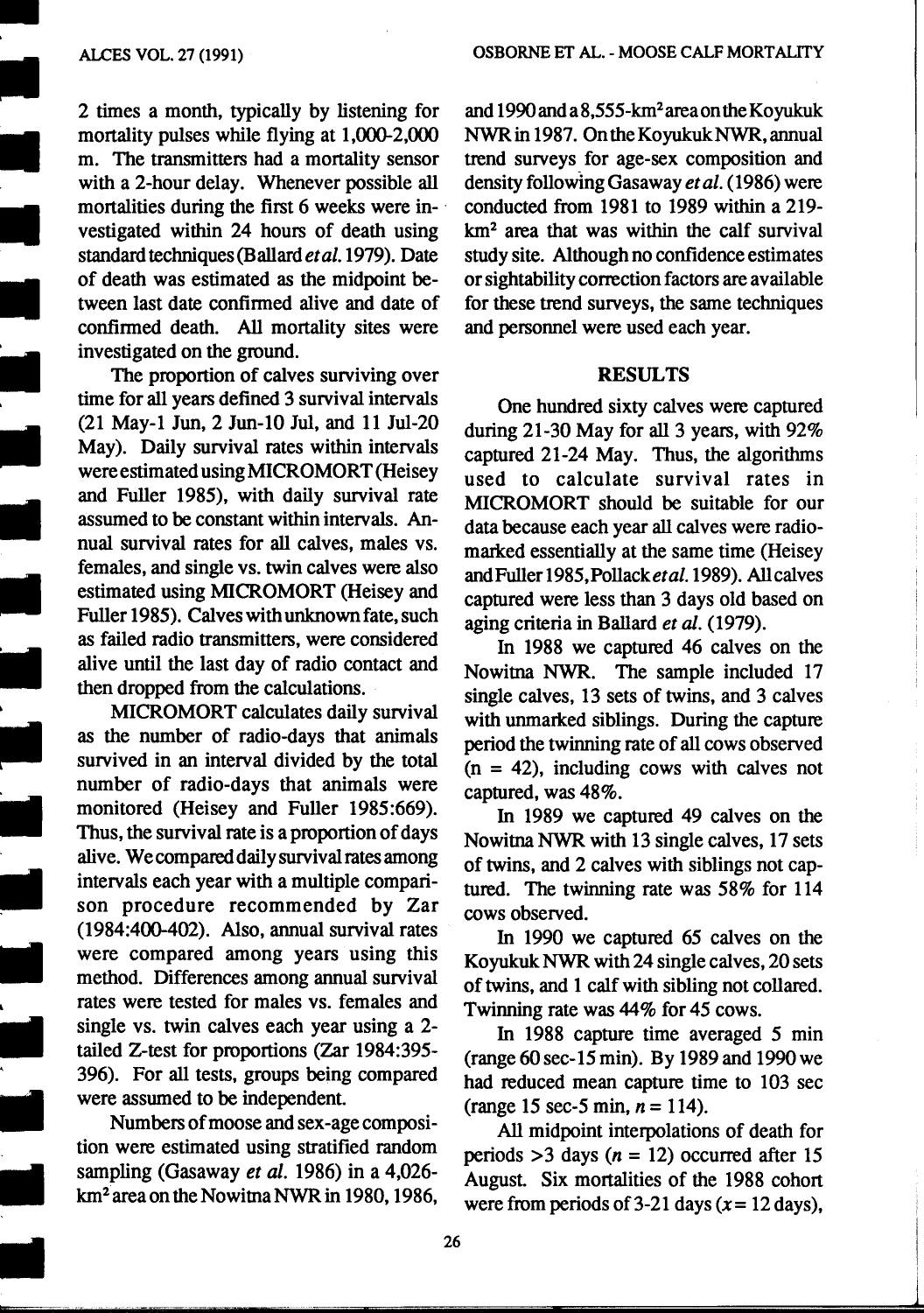I

I

I

I

I

I

I

I

I

I

•

•<br>•<br>•

I

I

I

I

•

and3mortalitiesofthe 1989cohortwerefrom periods of 16-33 days ( $x = 26$  days). Two deaths from the 1990 cohort were the midpoint of 20-day periods. A third death (unknown cause) in 1990 was interpolated as the midpoint of the last visual on the calf (10 Oct) and the next time we saw its radio-collared sibling and mother without it (25 Feb). This last calf had a transmitter that gradually weakened in signal strength until it was not audible beyond lOOm.

Daily survival rates of the 3 intervals were significantly different  $(P<0.001)$  in 1988  $(X^2 = 59.91)$ , in 1989  $(X^2 = 77.00)$ , and in 1990  $(X^2 = 116.47)$ . Multiple comparisons for each year indicated that daily survival rates in creased with consecutive interval  $(P < 0.05)$ for all comparisons except between first and second intervals in 1989 (0.05  $\lt P \lt 0.10$ ). The proportion of calves surviving to the end of each interval varied among years (Table 1).

Annual calf survival rates averaged 29% over the 3 years and were not significantly different among years  $(X^2 = 3.02, 0.10 < P <$ 0.25; Table 2). For 1988-90 combined, male survival was not different from female survival  $(Z=0)$ , but survival of single calves was different from that of twin calves  $(Z = 3.22, P)$  $= 0.001$ ; Table 2). Survival rates of single calves (Table 2) were not different from twin calves in 1988 ( $Z = 0.23$ ,  $P = 0.818$ ), but survival of single calves was higher in 1989 ( $Z=$ 3.02,  $P = 0.003$ ) and in 1990 ( $Z = 2.37$ ,  $P =$ 0.02). An interaction between sex and calf status (single vs. twin) would confound the 2 previous analyses, but further dividing of sample sizes would have made survival estimates substantially less precise.

Black bears accounted for at least 40% of the calf mortality over the 3 years (Table 3). We do not have estimates of bear numbers. However, our frequent overflights of the study area suggested that black bears were common and grizzly bears were rare. Of the 12 natural mortalities during winter, wolves were responsible for 8. We found 3 calves dead in lakes, and necropsy showed contusions and hemorrhaging, which indicated that a predator had attacked the calves. We presumed that the calves had taken refuge in the lake and either died of injuries or drowned.

The Nowitna NWR moose population in 1990 was 1,214 (309/1,000 km<sup>2</sup>, 90% CL = 1,000-1,428), indicating an 8.5% average annual increase since 1986 (D. A. Haggstrom, ADF&G, pers. comm.). Although confidence limits around the estimates overlap, we assume that the increase meant that our calf mortality study was conducted during a population increase ratherthan a decrease as we had assumed at the onset.

The density of moose in the Koyukuk NWR study area as determined by trend surveys has increased from 1,600 moose/1,000 km<sup>2</sup> in 1981 to 3,700moose/1,000km2 in 1989. A population estimate (Gasaway *et al.* 1986) in 1987 revealed 3,400 moose/1,000 km2, confirming the trend survey data. No surveys were conducted in 1990.

## DISCUSSION

This study was initiated to determine the extent and characteristics of calf mortality in

|                    | % Alive at End of Interval |                    |                          |  |  |  |
|--------------------|----------------------------|--------------------|--------------------------|--|--|--|
| Interval           | 1988<br>$(n = 42)$         | 1989<br>$(n = 47)$ | 1990<br>$(n = 62)$<br>68 |  |  |  |
| $21$ May - $1$ Jun | 78                         | 72                 |                          |  |  |  |
| 2 Jun - 10 Jul     | 60                         | 38                 | 44                       |  |  |  |
| 11 Jul - 20 May    | 38                         | 30                 | 38                       |  |  |  |

Table 1. Proportion of moose calves of known fate surviving to the end of 3 intervals during their first year oflife on the Nowitna (1988 and 1989) and Koyukuk (1990) National Wildlife Refuges, Alaska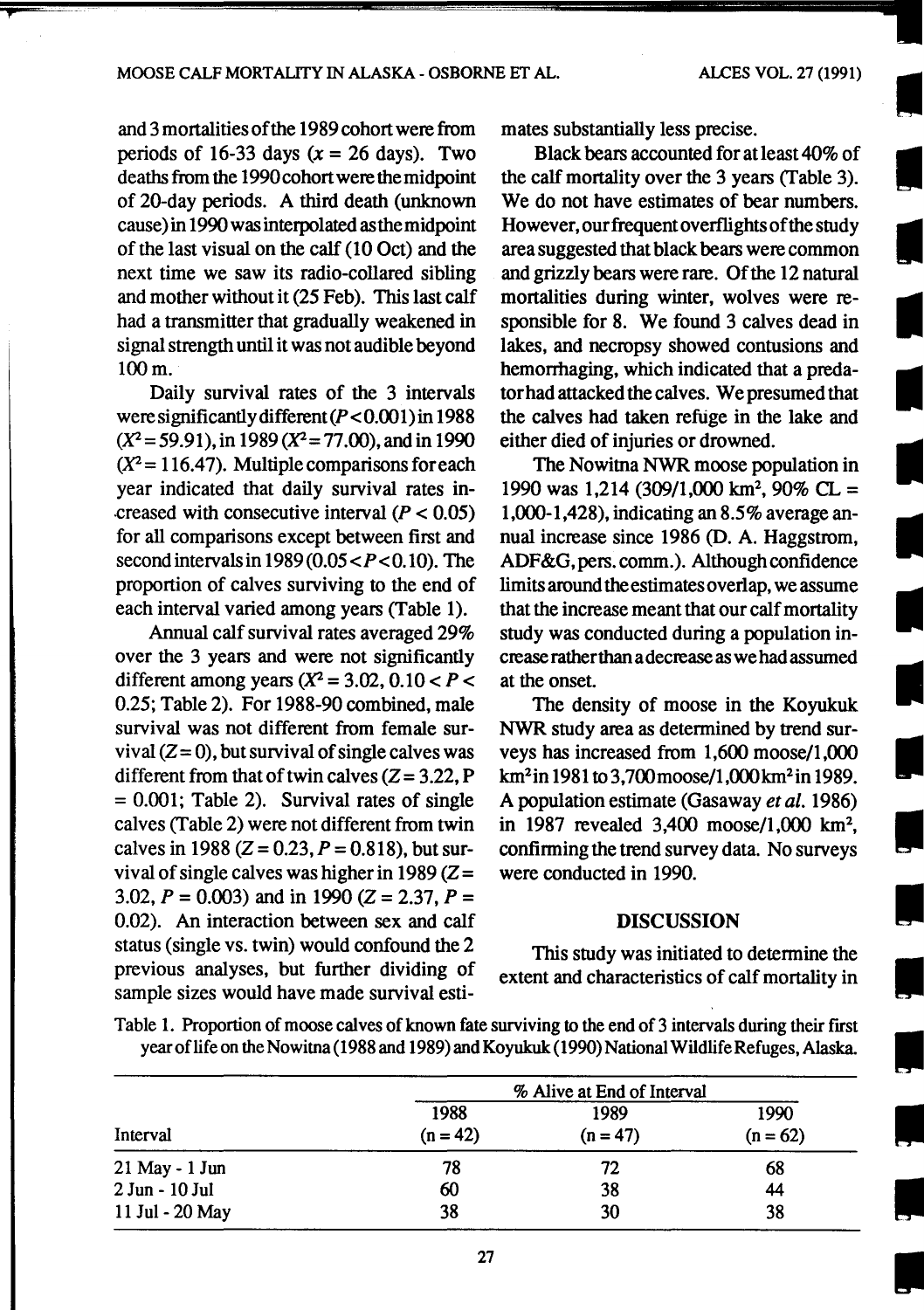•

I

I

I

I

I

I<br>I<br>I

I

I

| 1988 |  |  | 1989                                    |  |                                                             | 1990                                                                                                        |                                     |                                   | All years |  |                                                                                                                                                                                                                                                                                                                           |
|------|--|--|-----------------------------------------|--|-------------------------------------------------------------|-------------------------------------------------------------------------------------------------------------|-------------------------------------|-----------------------------------|-----------|--|---------------------------------------------------------------------------------------------------------------------------------------------------------------------------------------------------------------------------------------------------------------------------------------------------------------------------|
|      |  |  |                                         |  |                                                             |                                                                                                             |                                     | 95% CL                            |           |  | 95%CL                                                                                                                                                                                                                                                                                                                     |
|      |  |  |                                         |  |                                                             |                                                                                                             |                                     |                                   |           |  |                                                                                                                                                                                                                                                                                                                           |
|      |  |  |                                         |  |                                                             |                                                                                                             |                                     |                                   |           |  |                                                                                                                                                                                                                                                                                                                           |
|      |  |  |                                         |  |                                                             |                                                                                                             |                                     |                                   |           |  |                                                                                                                                                                                                                                                                                                                           |
|      |  |  |                                         |  |                                                             |                                                                                                             |                                     |                                   |           |  |                                                                                                                                                                                                                                                                                                                           |
|      |  |  |                                         |  |                                                             |                                                                                                             |                                     |                                   |           |  |                                                                                                                                                                                                                                                                                                                           |
|      |  |  | $n \times 95\%$ CL<br>14 0.27 0.10-0.73 |  | <b>NATIONAL WIRTHER REIDES, ARASKA.</b><br>$\boldsymbol{n}$ | 95% CL<br>$\boldsymbol{x}$<br>Females <sup>b</sup> 14 0.23 0.09-0.62 29 0.26 0.14-0.49<br>12 0.56 0.33-0.93 | 28 0.35 0.21-0.58 35 0.20 0.10-0.39 | $\boldsymbol{n}$ $\boldsymbol{x}$ |           |  | $\boldsymbol{n}$ $\boldsymbol{x}$<br>All calves 42 0.34 0.22-0.52 47 0.29 0.18-0.45 62 0.25 0.16-0.39 151 0.29 0.23-0.38<br>22 0.42 0.25-0.70 16 0.32 0.16-0.63 33 0.24 0.13-0.45 71 0.30 0.21-0.42<br>29 0.29 0.17-0.52 72 0.28 0.19-0.41<br>24 0.37 0.21-0.66 50 0.42 0.29-0.59<br>38 0.21 0.12-0.39 101 0.25 0.18-0.36 |

Table 2. Annual survival estimates• for moose calves on theNowitna (1988, 1989) and Koyukuk (1990) National Wildlife Refuges, Alaska.

• Estimates derived from MICROMORT software (Heisey and Fuller 1985).

<sup>b</sup> Six calves in 1988 and 2 calves in 1989, sex not determined.

Table 3. Fate of moose calves monitored from birth to 1 year old (May-May) on the Nowitna National Wildlife Refuge in 1988 and 1989 and the Koyukuk National Wildlife Refuge, Alaska in 1990.

|                            | 1988 |                 | 1989 |                 | 1990 |      | All years |    |
|----------------------------|------|-----------------|------|-----------------|------|------|-----------|----|
|                            | n    | $\mathcal{G}_0$ | n    | $\mathcal{G}_0$ | n    | $\%$ | n         | %  |
| Censored calves            | 0    | 0               | 8    | 17              | 9    | 15   | 14        | 9  |
| Causes of mortality        |      |                 |      |                 |      |      |           |    |
| <b>Black bear</b>          | 14   | 33              | 20   | 42              | 26   | 42   | 60        | 40 |
| Grizzly bear               |      | $\overline{2}$  |      |                 | 3    |      |           |    |
| Wolf                       | 6    | 14              |      | Q               | 3    |      | 13        |    |
| Unknown predator           | 2    |                 |      | 11              | 5    | ጸ    | 12        |    |
| Drowning                   | 2    |                 |      | 0               |      |      |           |    |
| Unknown cause <sup>*</sup> |      | $\mathbf{2}$    |      |                 |      |      | 6         |    |
| Surviving calves           | 16   | 38              |      | 15              | 11   | 18   | 34        | 23 |
| Total                      | 42   | 99              | 47   | 100             | 62   | 100  | 151       | 99 |

tic<br>la<br>la<br>re<br>pc<br>pc re posted<br>and the posted of the contract of the contract of the contract of the contract of the contract of the contract of the contract of the contract of the contract of the contract of the contract of the contract of th an apparently declining moose population on the Nowitna NWR and was expanded to examine calf mortality in an increasing population on the Koyukuk NWR. Although population estimates were not sufficient to discern actual trends with confidence because of irregular timing, we suspect the Nowitnamoose population was increasing during the mortality study.

 $\begin{bmatrix}\n\text{th} \\
\text{ca} \\
\text{O.3}\n\end{bmatrix}$  $\begin{bmatrix}\n0.5 \\
0.5 \\
0.8\n\end{bmatrix}$  $\begin{array}{c} \begin{array}{c} 3 \\ \hline \end{array} \end{array}$ Mean annual survival of moose calves in this study was similar to survival estimates for calves in southcentral Alaska (0.31 for males, 0.34 for females; Ballard *et al.* 1991). Survival of single calves in our study was significantly higher than for twin calves during 2 of 3 years, contrary to prior studies in Alaska

(Franzmann and Schwartz 1986, Boertje *et al.*  1987, Ballard *et al.* 1991) in which there was no significant difference.

Black bears caused about 35% of moose calf mortality on the Kenai Peninsula, Alaska (Franzmann *et al.* 1980, 1984) and were the principal predator in our study. In contrast, grizzly bears killed 43% of the radio-collared moose calves in the Nelchina and Susitna basins of southcentral Alaska (Ballard *et al.*  1981) and 52% of calves in eastcentral Alaska (Boertje *et al.* 1987). Other studies in interior Alaska indicated that wolf predation was the major source of calf mortality (Gasaway *et al .*  1983; D. G. Kelleyhouse, ADF&G, pers. comm.).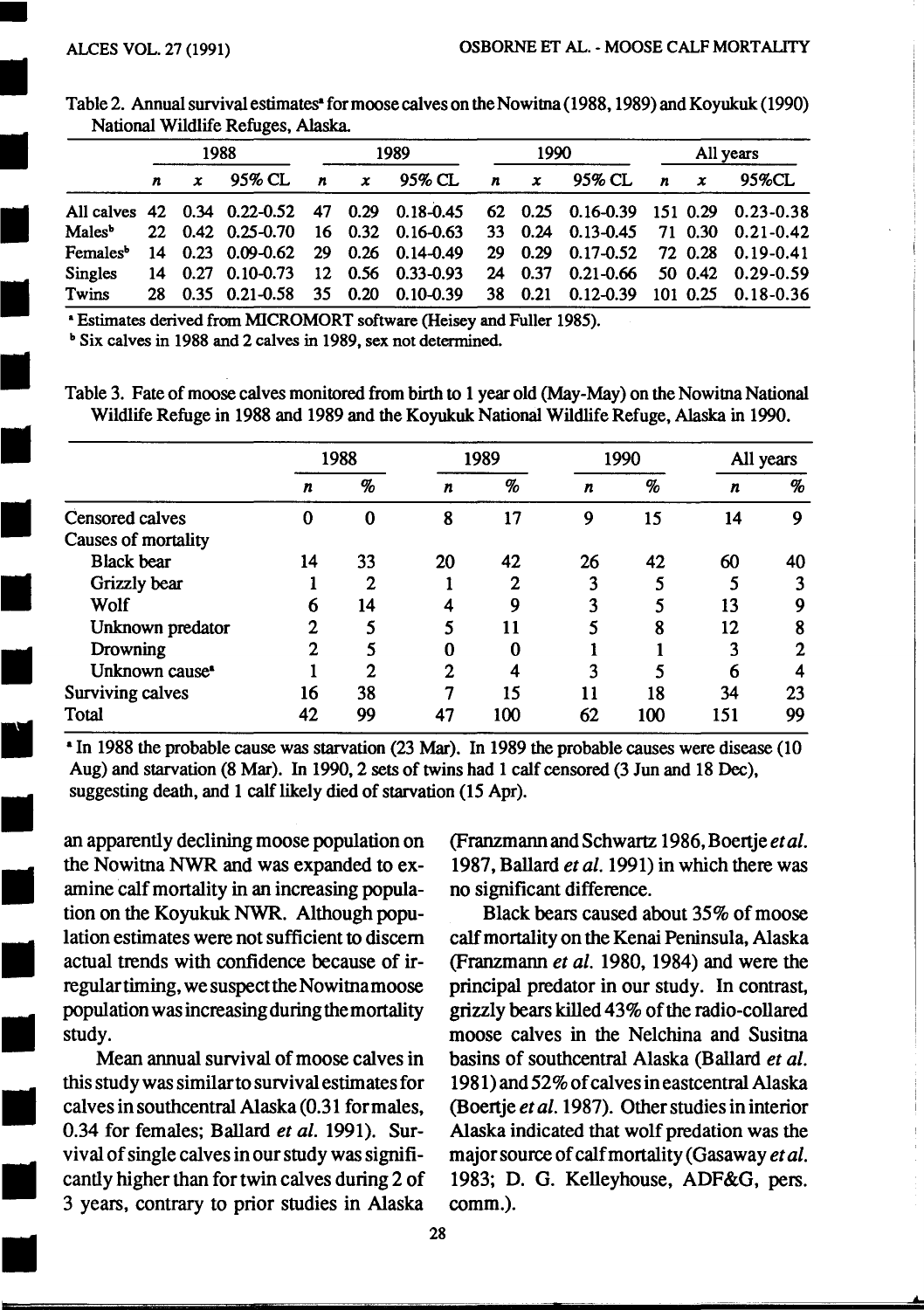#### MOOSE CALF MORT AUTY IN ALASKA- OSBORNE ET AL. ALCES VOL. 27 (1991)

**I** 

•

**•**<br>•

•

•

High calf mortality in the first 8 weeks of life was also evident in earlier studies (Fig. 2). On the Kenai Peninsula it was 57% and 51%, respectively. Boertje *et al.* (1987) reported 76%, Larsen *et al.* (1989) reported 60%, and Ballard *et al.* (1981) reported 52%. An exception was D.O. Kelleyhouse (pers. comm.) reporting only 33%. Because grizzly bears usually kill both twins at the same time (Boertje *eta/.* 1987), the survival rate of calves in areas with grizzlies as the main predator is lower than in areas where black bears are the main predator (Fig. 2).

Although the principal predator may vary across regions, predation on moose calves in Alaska and adjacent Canada is consistently high. The reproductive strategy of highly synchronous calving coupled with high twinning rates and low adult mortality seem to compensate for high calf mortality. Our limited data on changes in moose density on the

Koyukuk and Nowitna NWRs suggest that calf mortality alone is not limiting abundance of older moose.

# ACKNOWLEDGEMENTS

Special thanks go to pilots E. Gunther, M. Wilton, and P. Walters from TransAlaska Helicopters and Tex from Tundra Helicopters who safely got us into tight places. M. Motschbacher and T. Patton assisted with calf capture. The pilots and spotters who helped us locate calves and radio-track were: C. Brown, G. Rost, J. Parrish, M. Nunn, P. Lieberg, M. Bertram, B. Olsen, and M. Spindler. We also thank the Alaska Fire Service for providing helicopters and P. Dematteo, S. Blatt, F. D. Stearns, D. Lons, and S. Huffman for assisting with mortality investigations. This paper was improved by the comments of 2 anonymous reviewers and F. D. Steams.



# **MOOSE CALF SURVIVAL**

Fig. 2. Moose calf survival during the frrst 100 days of life from 6 studies in Alaska and Canada. Yukon, *<sup>n</sup>*= 48 (Ballard *et al.* 1981); NNWR (Nowitna NWR), *n-* 95; KKNR (Koyukuk NWR), *n* = 65, and Kenai,  $n = 117$  (Schwartz and Franzmann 1989).